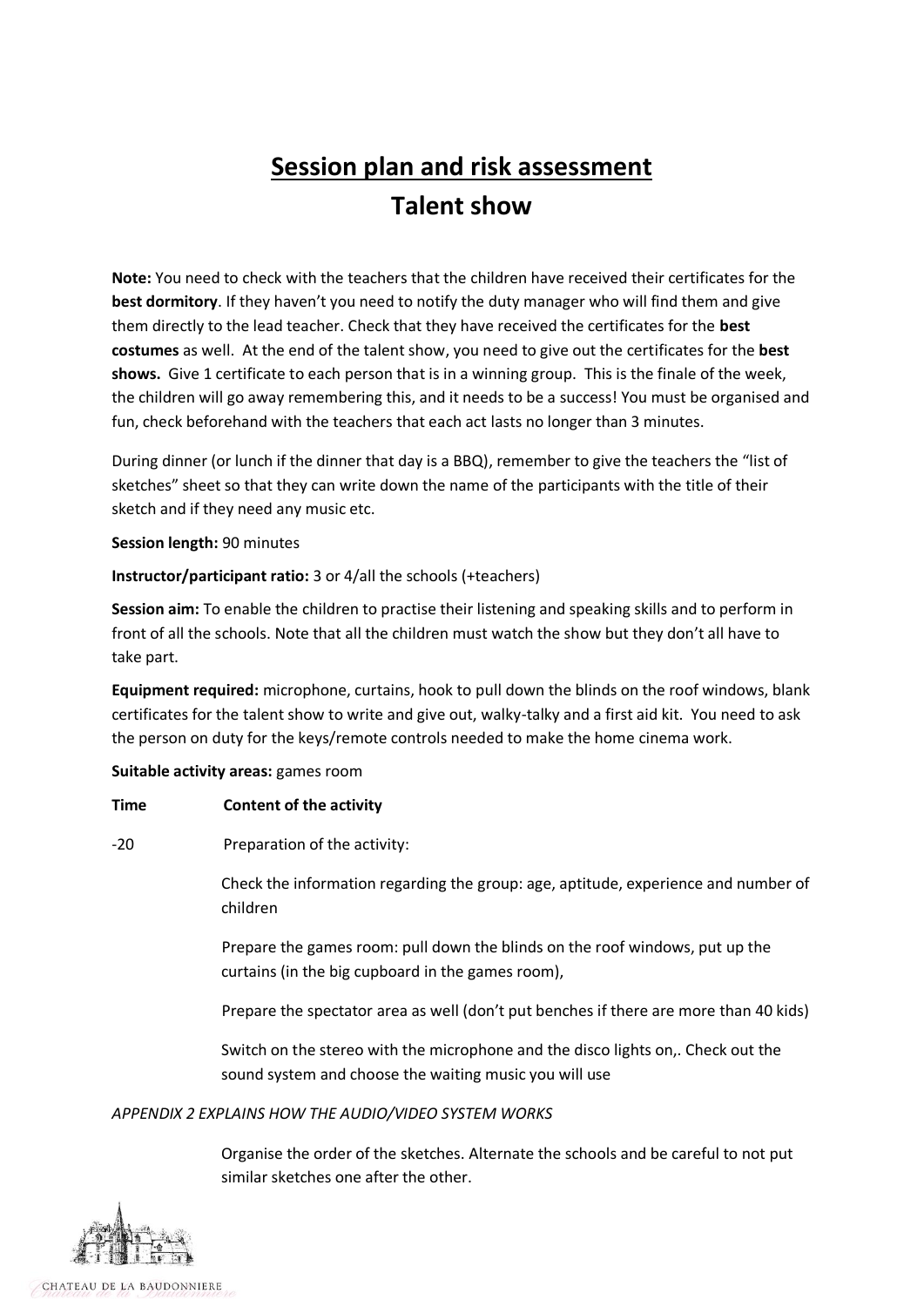Allocate everybody a role in a FAIR way = sound system (dj), presentation, welcoming, backstage,…

#### 0 **Welcome the group**

Generally the children go directly to the games room at the time you gave them at dinner. Make sure you are there when they arrive to help the teachers settle them in. Make sure everybody has got a place. When all the school have arrived, introduce yourself and describe the activity. Explain what a talent show is

Insist on the behaviour you expect of them (no "booing", respect for the other schools)

#### 15 **During the Talent show**

Try to be **fun** and **enthusiastic** to keep the children motivated. You can dress up, be a special character…

You need to interact with each other (instructors) AND with the audience. Be careful to not lock yourself in a character and it is better to use visual jokes.

You are leading the activity and it is up to you to get the right atmosphere, don't have too long between acts and make sure the audience is engaged. Be attentive and ready to take part quickly. You might have to improvise a song / sketch in case of a problem.

The time between acts needs to be as short as possible. While one school is performing, the next act should be preparing to go on in the wings.

Make sure the children are encouraging each other.

Call out each group giving the name of the school, the show and the children taking part.

### 80 **Review**

Decide which shows were best. **Note:** Think about this step when you distribute the role to each instructor.

Distribute all the certificates. Spell the name of the school and the participant correctly.

Thank the group, the teachers and the instructors for the week; remind them what time they are leaving the following day, about packing, etc…